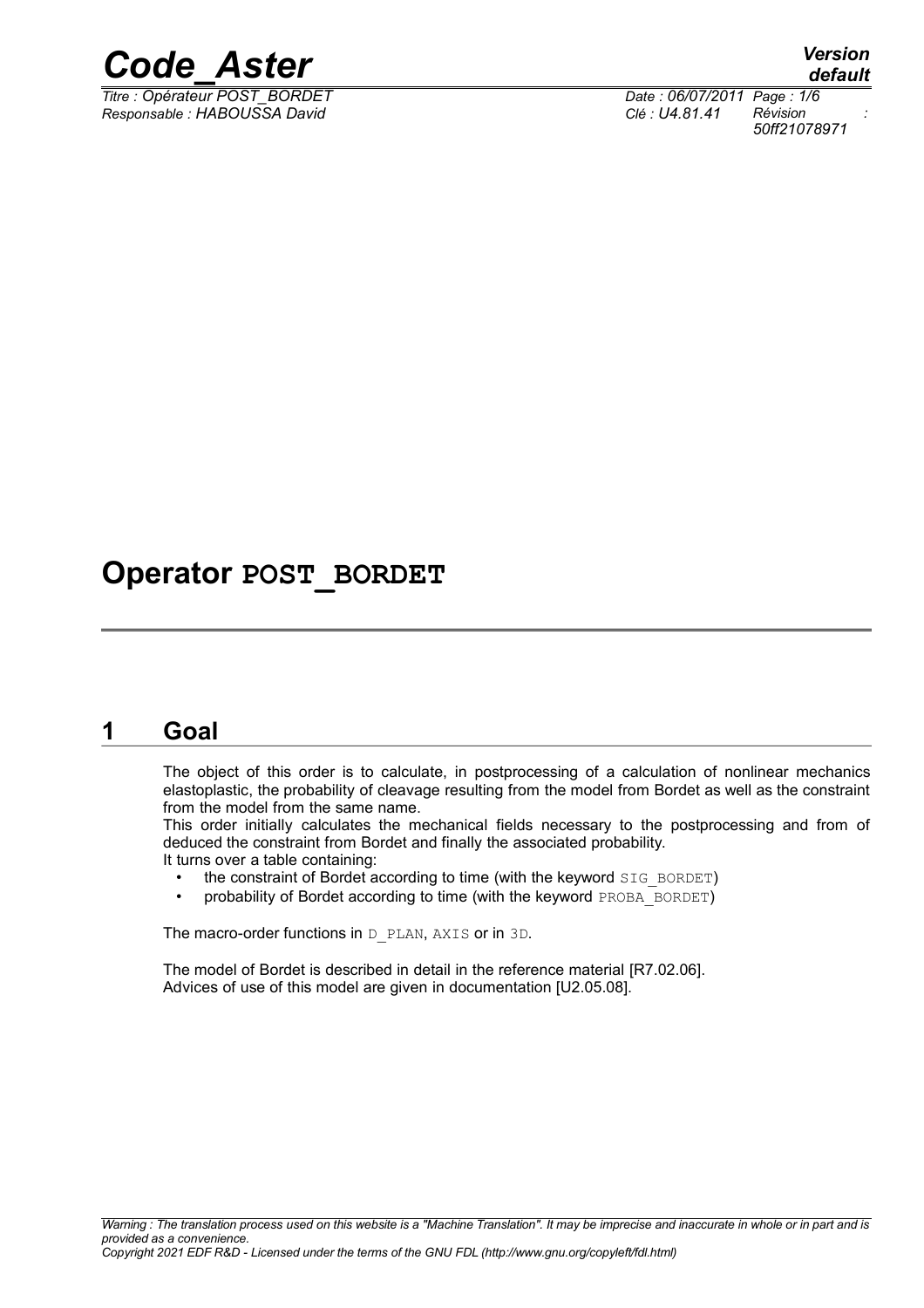# *Code\_Aster Version*

*Titre : Opérateur POST\_BORDET Date : 06/07/2011 Page : 2/6 Responsable : HABOUSSA David Clé : U4.81.41 Révision :*

*50ff21078971*

## **2 Syntax**

| $[table] = POST BORDER ($                                                                                            |                                                                                                                                                                                                                                                                                                                                                                                                                          |                                                                                                |
|----------------------------------------------------------------------------------------------------------------------|--------------------------------------------------------------------------------------------------------------------------------------------------------------------------------------------------------------------------------------------------------------------------------------------------------------------------------------------------------------------------------------------------------------------------|------------------------------------------------------------------------------------------------|
| $\triangleleft$ RESULT = resumeca,                                                                                   |                                                                                                                                                                                                                                                                                                                                                                                                                          | [result]                                                                                       |
| $\bullet \quad / \text{TOUT} \qquad \qquad = \qquad \text{YES} \prime \text{ ,}$                                     |                                                                                                                                                                                                                                                                                                                                                                                                                          |                                                                                                |
| /GROUP_MA<br>$=$ group_ma,                                                                                           |                                                                                                                                                                                                                                                                                                                                                                                                                          | [1 group ma]                                                                                   |
| $\bullet$ /INST = moment,                                                                                            |                                                                                                                                                                                                                                                                                                                                                                                                                          | $\lceil R \rceil$                                                                              |
| /NUME ORDRE = order                                                                                                  |                                                                                                                                                                                                                                                                                                                                                                                                                          | $\lceil 1 \rceil$                                                                              |
| $\sqrt{PRECISION} = \sqrt{1E-06}$                                                                                    |                                                                                                                                                                                                                                                                                                                                                                                                                          | [DEFECT]                                                                                       |
| \ prec,<br>$\Diamond$ / CRITERE                                                                                      | $=$ 'ABSOLUTE'                                                                                                                                                                                                                                                                                                                                                                                                           | [R]                                                                                            |
|                                                                                                                      | 'RELATIVE',                                                                                                                                                                                                                                                                                                                                                                                                              | [DEFECT]                                                                                       |
| $\Diamond$ PROBA NUCL = / NOT                                                                                        | / 'YES'                                                                                                                                                                                                                                                                                                                                                                                                                  | [DEFECT]                                                                                       |
| #SI PROBA_NUCL=' NON':                                                                                               |                                                                                                                                                                                                                                                                                                                                                                                                                          |                                                                                                |
| $\bullet$ PARAM = F (<br>$\bullet$ M<br>A SIGM_REFE = sigma_ref,<br>→ VOLU_REFE = r_sup,<br>→ SIG_CRIT = sigma_crit, | $=$ m,<br>$\sqrt{\text{SEUIL} \text{REFE}}$ = $\lim_{\text{class} \text{ref}}$<br>$\sqrt{\text{SEUIL} \text{CALC}}$ = $\lim_{\text{class} \text{class}}$                                                                                                                                                                                                                                                                 | $\lceil R \rceil$<br>[function]<br>$\lceil R \rceil$<br>[R]<br>$\lceil R \rceil$<br>[function, |
| tablecloth]<br>$\,$ ,                                                                                                |                                                                                                                                                                                                                                                                                                                                                                                                                          |                                                                                                |
| #SI PROBA NUCL=' OUI':<br>$\bullet$ PARAM = $\text{F}$ (                                                             |                                                                                                                                                                                                                                                                                                                                                                                                                          |                                                                                                |
| $\bullet$ M<br>$\bullet$ SIGM REFE = sigma ref,<br>tablecloth]                                                       | $=$ m,<br>$\begin{array}{rcl}\n\text{\textbullet} & \text{SIGM\_REFE} & = & \text{``--} \text{``--}\n\end{array}\n\begin{array}{rcl}\n\text{\textbullet} & \text{VOLU\_REFE} & = & r\_sup, \\ \text{\textbullet} & \text{SIG\_CRIT} & = & \text{sigma\_crit}, \\ \text{\textbullet} & \text{SEUIL\_REFE} & = & \text{lim\_elas\_ref}, \\ \text{\textbullet} & \text{SEUIL\_CALC} & = & \text{lim\_elas}, \\ \end{array}$ | $\lceil R \rceil$<br>[function]<br>[R]<br>[R]<br>$\lceil R \rceil$<br>[function,               |
| ◆ DEF PLAS REFE= lim elas,<br>$\,$ ,                                                                                 |                                                                                                                                                                                                                                                                                                                                                                                                                          | $\lceil R \rceil$                                                                              |
| $\bullet$ TEMP = temperature,                                                                                        |                                                                                                                                                                                                                                                                                                                                                                                                                          | [R, function]                                                                                  |
| $\Diamond$ COEF MULT = $\setminus$ 1,                                                                                | \ coefficient,                                                                                                                                                                                                                                                                                                                                                                                                           | [DEFECT]<br>[R]                                                                                |

*Warning : The translation process used on this website is a "Machine Translation". It may be imprecise and inaccurate in whole or in part and is provided as a convenience. Copyright 2021 EDF R&D - Licensed under the terms of the GNU FDL (http://www.gnu.org/copyleft/fdl.html)*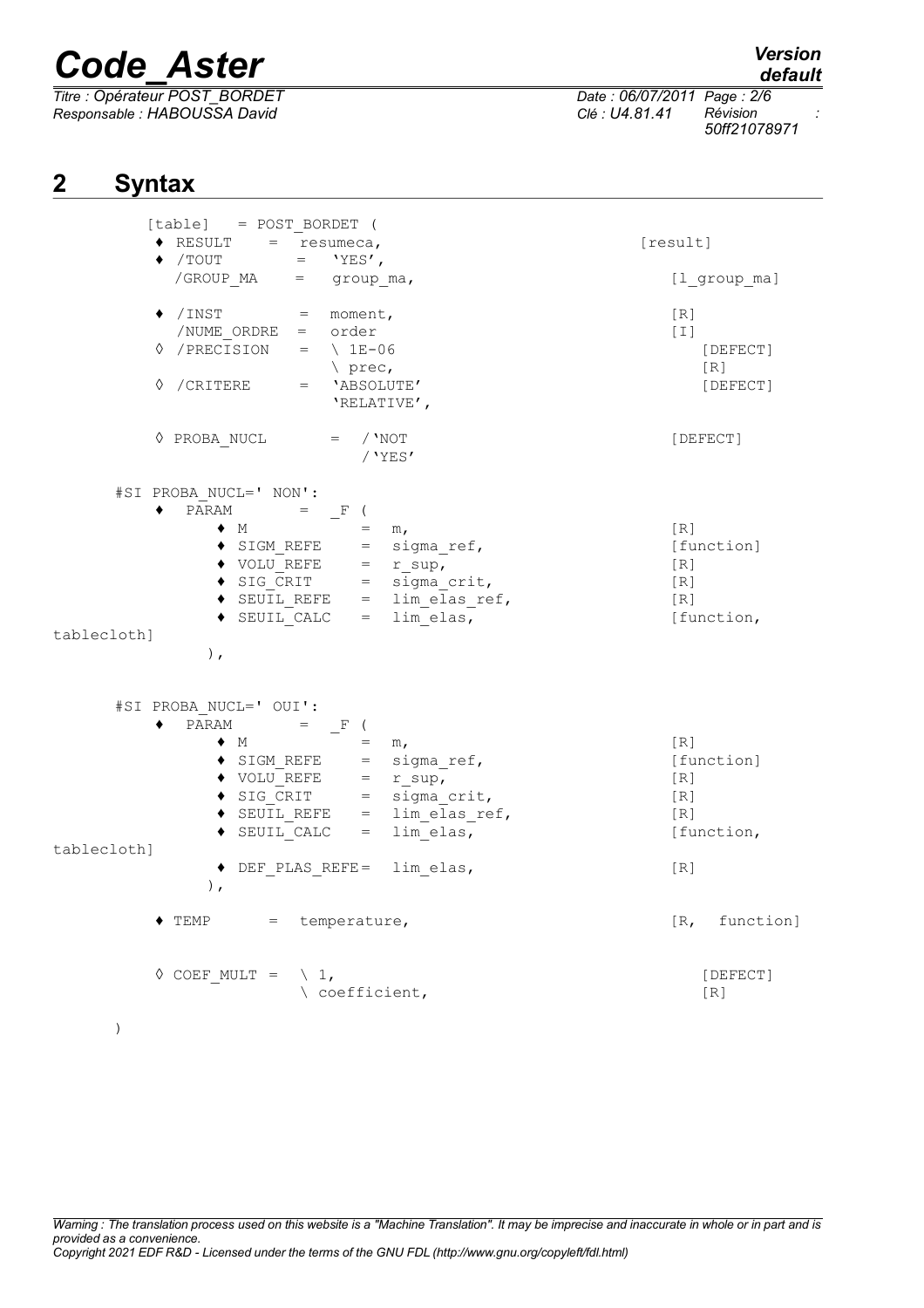## *Code\_Aster Version*

*Titre : Opérateur POST\_BORDET Date : 06/07/2011 Page : 3/6 Responsable : HABOUSSA David Clé : U4.81.41 Révision :*

*50ff21078971*

### **3 Operands**

#### **3.1 Operand RESULT**

Indicate the result of the thermomechanical calculation for which one calculates the sizes of Bordet. The structure of data RESULT provided must comprise one and only one model and one and only one field material.

#### **3.2 Operand TOUT/GROUP\_MA**

| ٠ | /TOUT     |     | 'YES'.    |  |  |
|---|-----------|-----|-----------|--|--|
|   | /GROUP MA | $=$ | group ma, |  |  |

[l group ma]

Indicate LE field of the model on which the calculation of the sizes of Bordet will be carried out. By default, it is carried out on the whole of the model. Let us note that like the model utilized variation of the plastic deformation, the group of meshs on which calculation is carried out must contain *has minimum* all the field on which the plastic deformation evolved during the loading, and which to take a larger field the result will not change (but duration of calculation).

#### **3.3 Operand INST/NUMÉRIQUE\_ORDRE**

| $\blacklozenge$ /INST | = moment, | [R] |
|-----------------------|-----------|-----|
| /NUME ORDRE = order   |           |     |

Calculation will be carried out for every moment or sequence number until the moment or number order indicated by this operand.

The result will be a table containing the various moments of calculation, the constraint and the probability of Bordet.

#### **3.4 Operand PRECISION**

 $\Diamond$  /PRECISION = \ 1E-06 [DEFECT]  $\setminus$  prec, [R]

Allows to define, in the case of the use of the keyword INST, a precision in the research of the last moment of calculation of the sizes of Bordet. If the precision is not defined by the user, a precision of 1E-06 is applied.

If the moment required by the user does not correspond with any interval  $[moment-prec;$ instant+prec] saved in the result, calculation stops in fatal error.

#### **3.5 Operand CRITERION**

◊ /CRITERE = 'ABSOLUTE' [DEFECT] 'RELATIVE',

Allows to define, in the case of the use of the keywords INST and PRECISION, if the precision is absolute or relative. By default, it is absolute.

#### **3.6 Operand PROBA\_NUCL**

 ◊ PROBA\_NUCL = /'NOT [DEFECT] /'YES'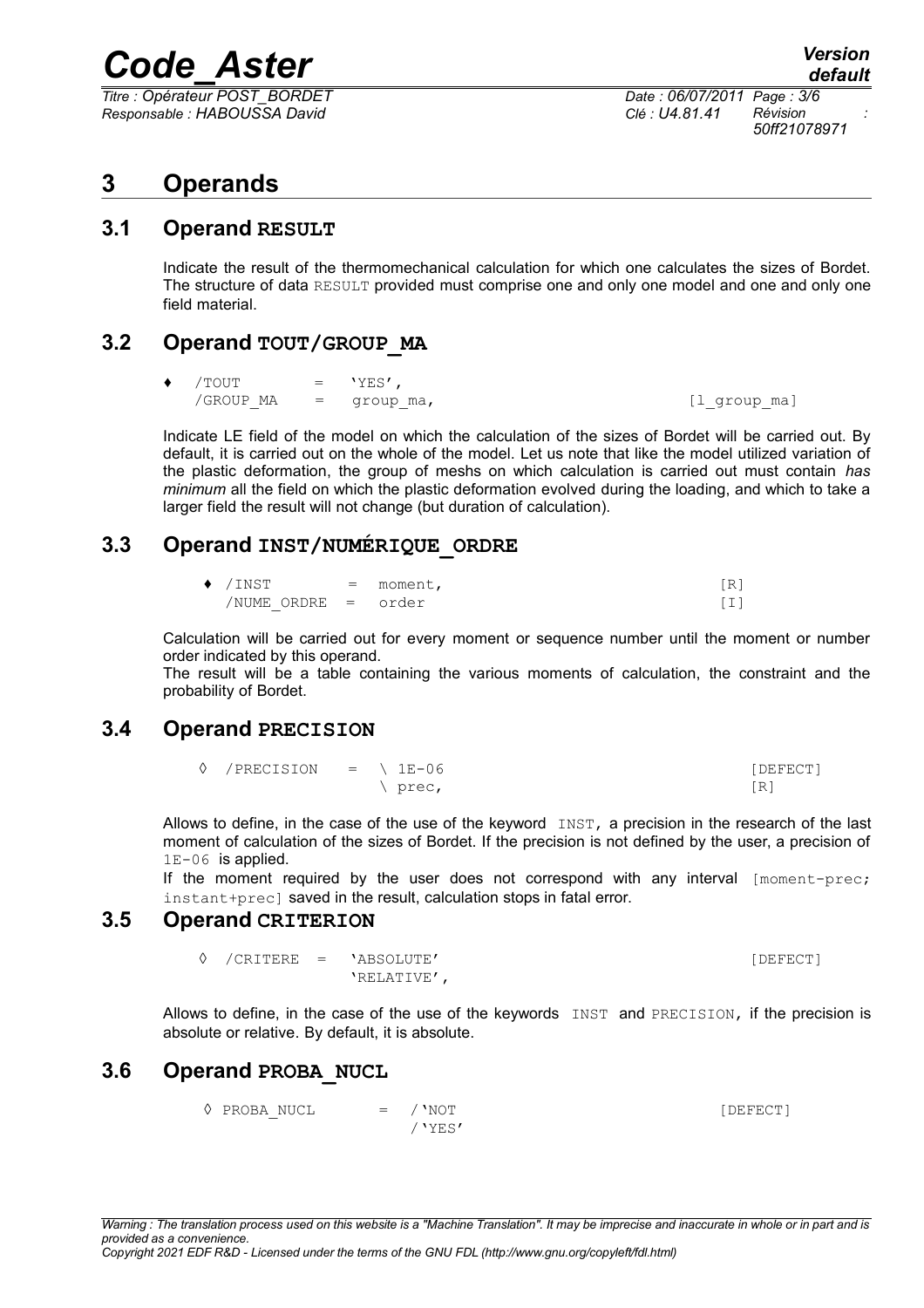*Titre : Opérateur POST\_BORDET Date : 06/07/2011 Page : 4/6 Responsable : HABOUSSA David Clé : U4.81.41 Révision :*

*50ff21078971*

Indicate if the user wishes to take into account the exponential term in his calculation. This term, as higher specified, is of negligible influence if  $\frac{\sigma_{y_5,0} \epsilon_{p,0}}{p}$  $\frac{G_{y_3,0} \circ p_{y,0}}{\sigma_{y_3}(T,\dot{\epsilon}_p)} \gg \epsilon_p$  . If the user wishes to take into account this term, it must then inform an additional parameter which is the equivalent plastic deformation of

reference. If not, this parameter is useless.

#### **3.7 Operand PARAM**

 $PARAM = F$  (

| - - -- -- -- - |                                 |                   |                   |
|----------------|---------------------------------|-------------------|-------------------|
|                | $\bullet$ M                     | m,                | [R]               |
|                | ◆ SIGM REFE                     | $=$ sigma ref,    | [function]        |
|                | VOLU REFE                       | r sup,            | $\lceil R \rceil$ |
|                | $\blacklozenge$ SIG CRIT        | $=$ sigma crit,   | $\lceil R \rceil$ |
|                | SEUIL REFE                      | $=$ lim elas ref, | [R]               |
|                | $\bullet$ SEUIL CALC = limelas, |                   | [function,        |
| th 1           |                                 |                   |                   |
|                | DEF PLAS REFE= lim elas,        |                   | 「R1               |
|                |                                 |                   |                   |

Indicate the whole of the parameters material necessary to the calculation of the sizes of the model of Bordet. Three first have equivalents in model of Beremin (with values which can vary from one model to another), the four following being specific to the model of Bordet.

#### **3.7.1 Keyword M**

tableclo

 $\bullet$  M = m,  $[R]$ 

Appoint the exhibitor *m* law of the Weibull type (sometimes called factor of form). Caution: this size is not inevitably equal to its equivalent in the model of Beremin.

#### **3.7.2 Keyword SIGM\_REFE**

◆ SIGM REFE = sigma\_ref, [function]

Indicate the constraint of reference  $\sigma_{u}(T)$  law of the type of Weibull (sometimes called scale factor). It is the constraint for which the probability of cumulated rupture of the potential sites of cleavage is worth 1.

This constraint depends on the temperature; a function of the temperature here is expected. Caution: this size is not inevitably equal to its equivalent in the model of Beremin.

#### **3.7.3 Keyword VOLU\_REFE**

 $VOLUREFE = V0$  [R]

Indicate the ground volume of reference  $|V_{\parallel} \rangle$  plastic zone. Caution: this size is not inevitably equal to its equivalent in the model of Beremin.

#### **3.7.4 Keyword SIG\_CRIT**

♦ SIG\_CRIT = sigma\_crit, [R]

Indicate the critical stress  $\sigma_{th}$  below which the propagation of the ferritic microscopic cracks cannot be significant; if  $\sigma_1 < \sigma_{th}$  in any point, then necessarily  $P_{Bordet} = 0$ .

#### **3.7.5 Keyword SEUIL\_REFE**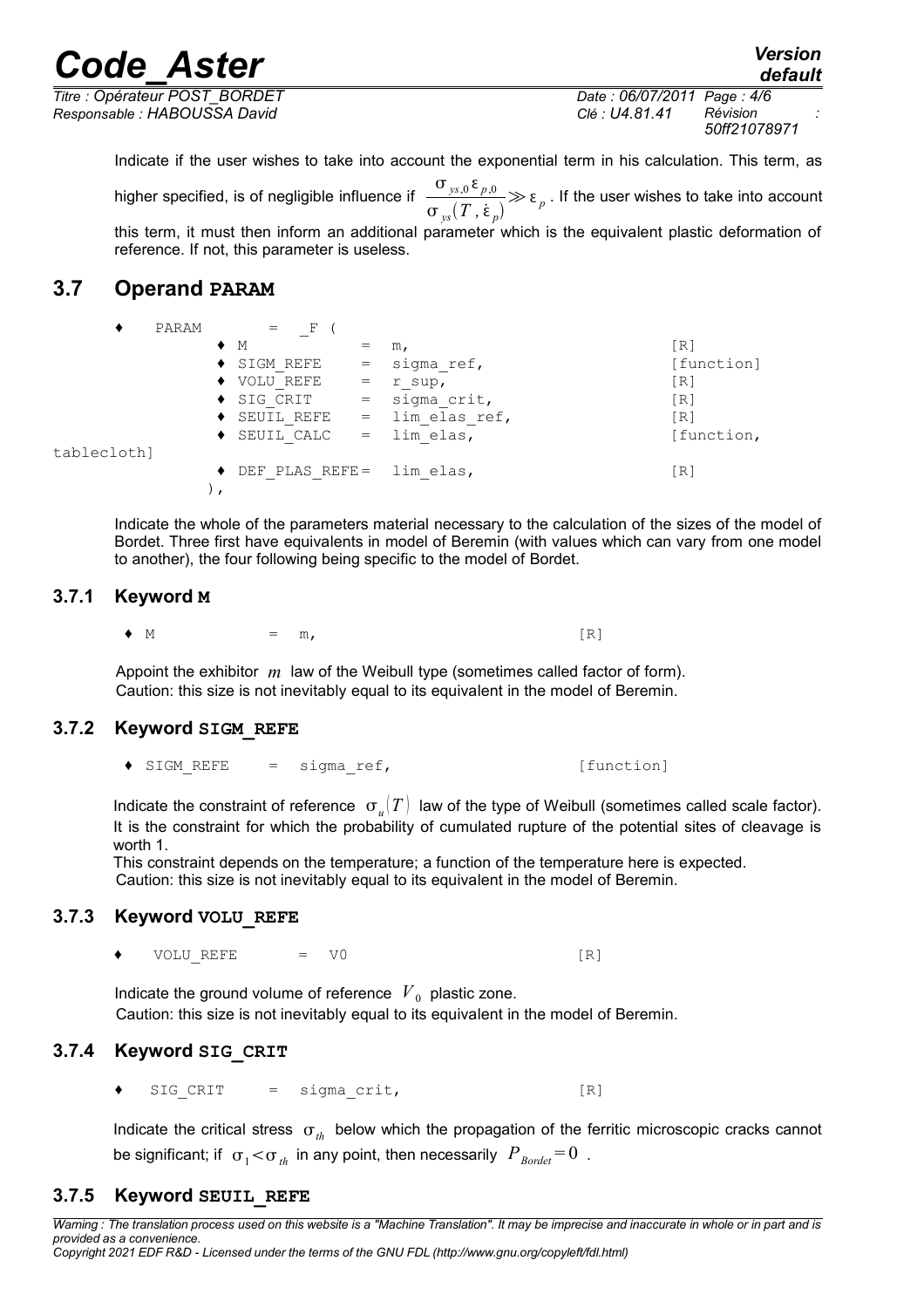*Titre : Opérateur POST\_BORDET Date : 06/07/2011 Page : 5/6 Responsable : HABOUSSA David Clé : U4.81.41 Révision :*

*50ff21078971*

SEUIL REFE = lim elas ref,  $[R]$ 

Indicate the yield stress  $\sigma_{ws,0}$  at a temperature of reference to be used in the model.

#### **3.7.6 Keyword SEUIL\_CALC**

SEUIL CALC = lim\_elas, [function, tablecloth]

Indicate the yield stress of material  $\sigma_{vs} (T, \dot{\epsilon}_p)$ , which in any rigour depends on the temperature and the speed of plastic deformation.

If one does not know the dependence at the speed of plastic deformation, one can use for SEUIL CALC a simple function of the temperature.

If one knows the dependence at the same time at the temperature and the speed of plastic deformation, one can define a tablecloth; the parameter of the tablecloth must be the speed of plastic deformation, and the variable for each function the temperature (cf document user of DEFI\_NAPPE)

Example:

SIGY1=DEFI\_FONCTION (NOM\_PARA=' TEMP', VALE= (0. , 200. , 100. , 200. ,), PROL DROITE=' CONSTANT', PROL GAUCHE=' CONSTANT',); SIGY2=DEFI\_FONCTION (NOM\_PARA=' TEMP', VALE= (0. , 300. , 100. , 300. ,), PROL DROITE=' CONSTANT', PROL GAUCHE=' CONSTANT',); SIGY=DEFI\_NAPPE (NOM\_PARA=' EPSI', PROL\_DROITE=' CONSTANT', PROL GAUCHE=' CONSTANT', PARA= (0.0005, 0,001), FONCTION= (SIGY1, SIGY2), ); CALC BORDET (..... SEUIL CALC=SIGY, ...);

#### **3.7.7 Keyword DEF\_PLAS\_REFE**

◆ DEF\_PLAS\_REFE= lim\_elas, [R]

This keyword is OBLIGATORY if PROBA\_NUCL=' OUI' and PROHIBITED if PROBA\_NUCL=' NON'. It indicates the equivalent plastic deformation of reference  $\epsilon_{n,0}$  who intervenes only in the exponential term.

#### **3.8 Operand TEMP**

♦ TEMP = temperature, [R, function]

As specified in the foregoing paragraphs, certain parameters material depend on the temperature. TEMP indicate the temperature, considered uniform for the moment on the zone of calculation of Bordet. The user can inform a reality, in which case the temperature is considered uniform spaces some and time-constant, or a function of time, in which case the temperature is considered uniform spaces some but evolutionary in time.

#### **3.9 Operand COEF\_MULT**

 $\Diamond$  COEF MULT =  $\setminus 1$ , [DEFECT] \ coefficient, [R]